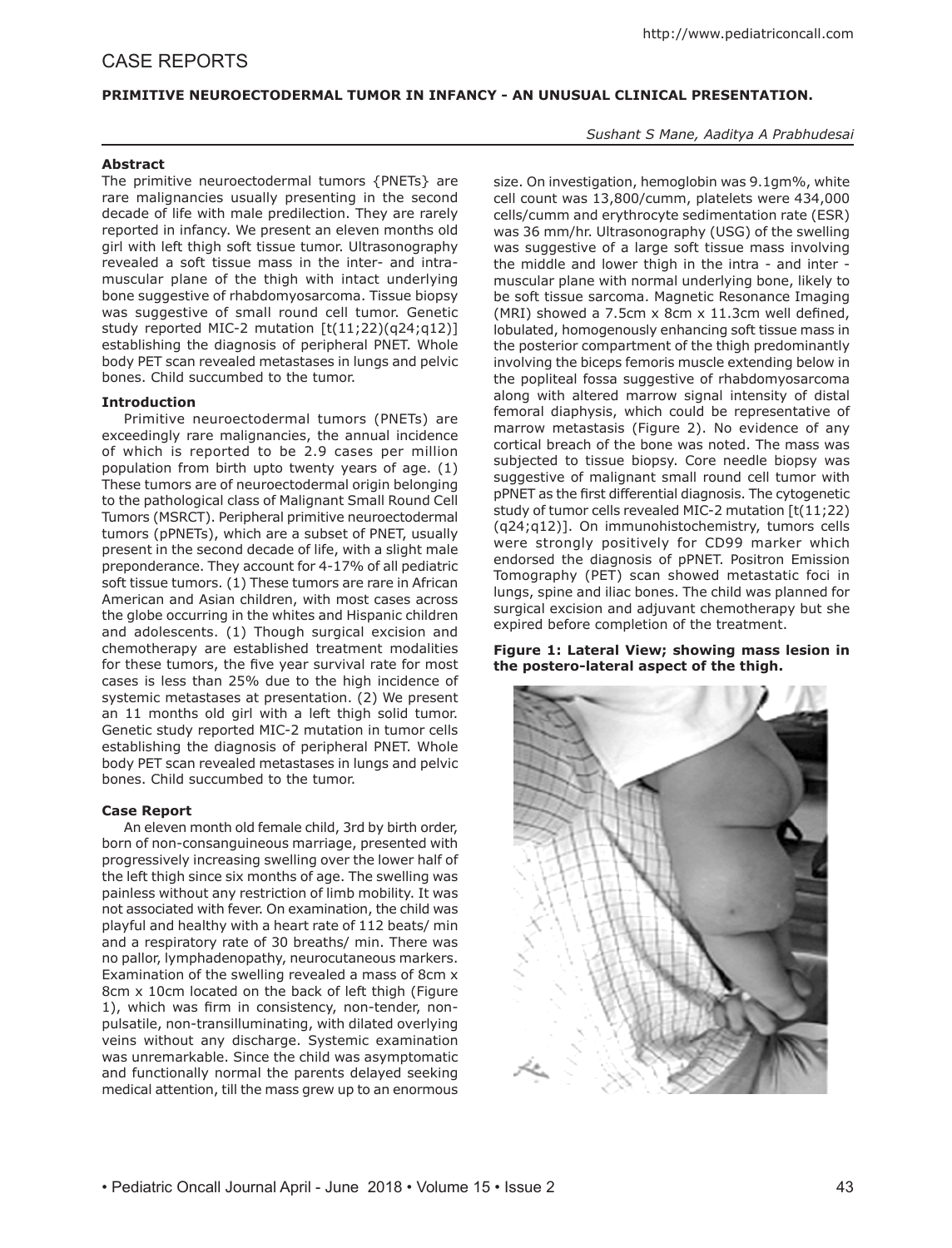**Figure 2: 7.5cm x 8cm x 11.3cm well defined, lobulated, homogenously enhancing soft tissue mass in the posterior compartment of the thigh predominantly involving the biceps femoris muscle extending below in the popliteal fossa suggestive of rhabdomyosarcoma along with altered marrow signal intensity of distal femoral diaphysis.**



#### **Discussion**

Primitive neuroectodermal tumors (PNETs) are a group of highly malignant neoplasms comprising of small round cells, neuroectodermal in origin, affecting soft tissues and bones. PNETs exhibit great diversity in their clinical manifestations but pathologic similarities with other small round cell tumors makes classification of these neoplasm challenging. Batsakis et al (3) divided PNETs into the following three groups based on the tissue of origin: (a) Central Nervous System (CNS) PNETs - Tumors derived from the central nervous system, (b) Neuroblastoma - Tumors derived from the autonomic nervous system, (c) pPNETs - Tumors derived from tissues outside the central and autonomic nervous system. The incidence of pPNETs is likely to be increasing due to the recent diagnostic advances which differentiate these tumors from other small, round cell tumors. pPNETs are also labeled as a part of the Ewing family of tumors (EFTs); these terminologies being often used interchangeably. Ewing's sarcoma, however, is more common in bones, while peripheral primitive neuroectodermal tumors (pPNETs) are more common in soft tissues. Essentially, they represent different manifestations of the same tumor with similar genetic alterations (MiC-2 mutation, translocation of chromosome 11 and 22) and CD99 positivity. (4,5) The following tumors are classified as pPNETs (6): (a) Ewing sarcoma (osseus and extraosseous), (b) Malignant peripheral primitive neuroectodermal tumors (pPNETs) or peripheral neuroepithelioma of bone and soft tissues, (c) Askin tumor (peripheral neuroepithelioma of the thoracopulmonary region), (d) Other less common tumors (e.g. neuroectodermal tumor, ectomesenchymoma, peripheral medulloepithelioma). Most pPNETs manifest in the thoracopulmonary region (Askin tumor), pelvis, abdomen, and extremities. In a series of cases, reported by Jones and McGill, 11 out of

26 patients had pPNETs in the head and neck presenting as cranial neuropathies, exophthalmos, epistaxis, nasal obstruction, anosmia, neck masses, and headache. (7) Clinical symptoms invariably occur as a result of mass effect of the tumor mass on surrounding structure. In our case the child presented as painless swelling in the thigh which is unusual; also the metastases detected on PET scan were clinically asymptomatic. The most common sites of metastases are lungs, bones and bone marrow which were consistent with our case. In several case series, the incidence of metastases reported was 20-31%, with 5 year survival rates of 0-25%. (2) The prognostic factors of pPNETs include site, tumor volume, and the presence of metastasis. (8)

On histopathology, these tumors comprise of malignant, small, round, relatively undifferentiated cells with scanty basophilic cytoplasm and large hyperchromatic nuclei, referred to as Malignant Small Round Cell Tumors (MSRCT). MSRCT include Ewing's sarcoma (EWS), rhabdomyosarcoma, synovial sarcoma, non-Hodgkin's lymphoma, retinoblastoma, neuroblastoma, hepatoblastoma, nephroblastoma, small cell osteogenic sarcoma, undifferentiated hepatoblastoma, granulocytic sarcoma, and intraabdominal desmoplastic small round cell tumor. The chromosomal translocation of 11 and 22 differentiates EFT and pPNET from other MSRCT. Rhabdomyosarcomas, lymphomas and neuroblastomas are poorly differentiated in contrast to EFT and pPNET. But the fact remains, histopathology alone cannot be decisive in the diagnosis; with immunohistochemistry and genetic studies being pivotal in confirmation of the tumors. As pPNETs have a high incidence of metastases at presentation, screening with chest radiography, High Resolution CT scan of the thorax, PET scan is advocated in all suspected cases.

Current recommendations advocate complete surgical resection with negative margins whenever possible, adjuvant chemotherapy, if indicated for primary as well as metastatic disease. Carvajal and Meyers, in a comprehensive review of the chemotherapeutic regimens in the treatment of PNETs and Ewing family of tumors (EFTs), recommend a regimen that includes vincristine, doxorubicin, and cyclophosphamide with ifosfamide and etoposide. (8) In some cases, however, the aggressive nature and diffuse spread of these tumors precludes complete surgical excision; in such circumstances palliation remains the only option. As in our case, the Paediatric Oncology sub specialty team had planned surgical excision of the tumor along with adjuvant chemotherapy and supportive treatment. However, the child succumbed before completion of the therapy.

Thus, this case highlights the fact that, PNET should be considered in the differential diagnosis of soft tissue masses even in infantile age group.

### **Funding :** None

## **Conflict of Interest:** None